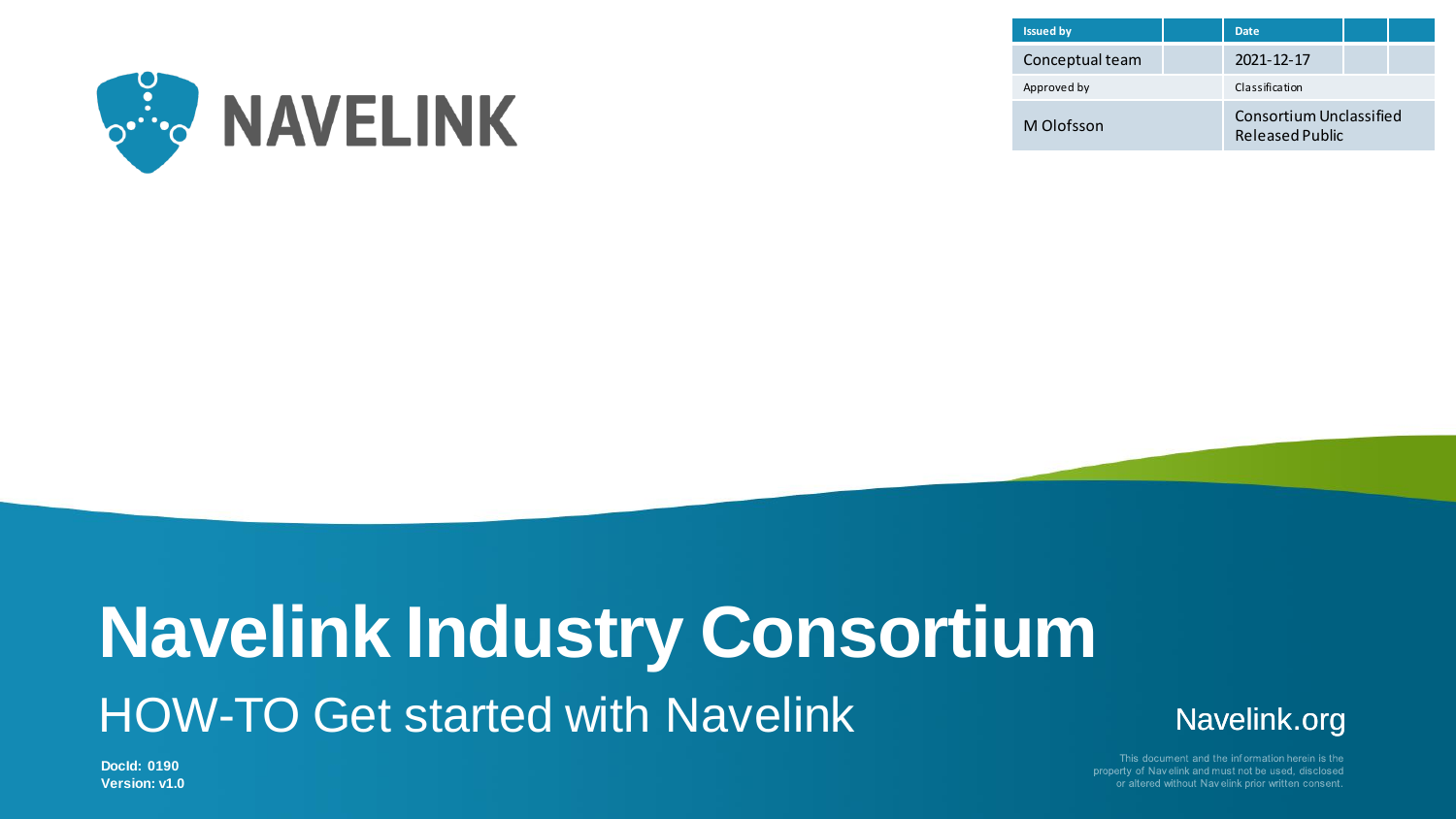# **Navelink Industry Consortium**

- From research to industrialization
- A one-of-a-kind collaboration
- Safe, secure and sustainable
- The potential is huge
- Hundreds of thousands of vessels, ports and terminals
- One global standard
- On close cooperation with relevant authorities, partners and other actors



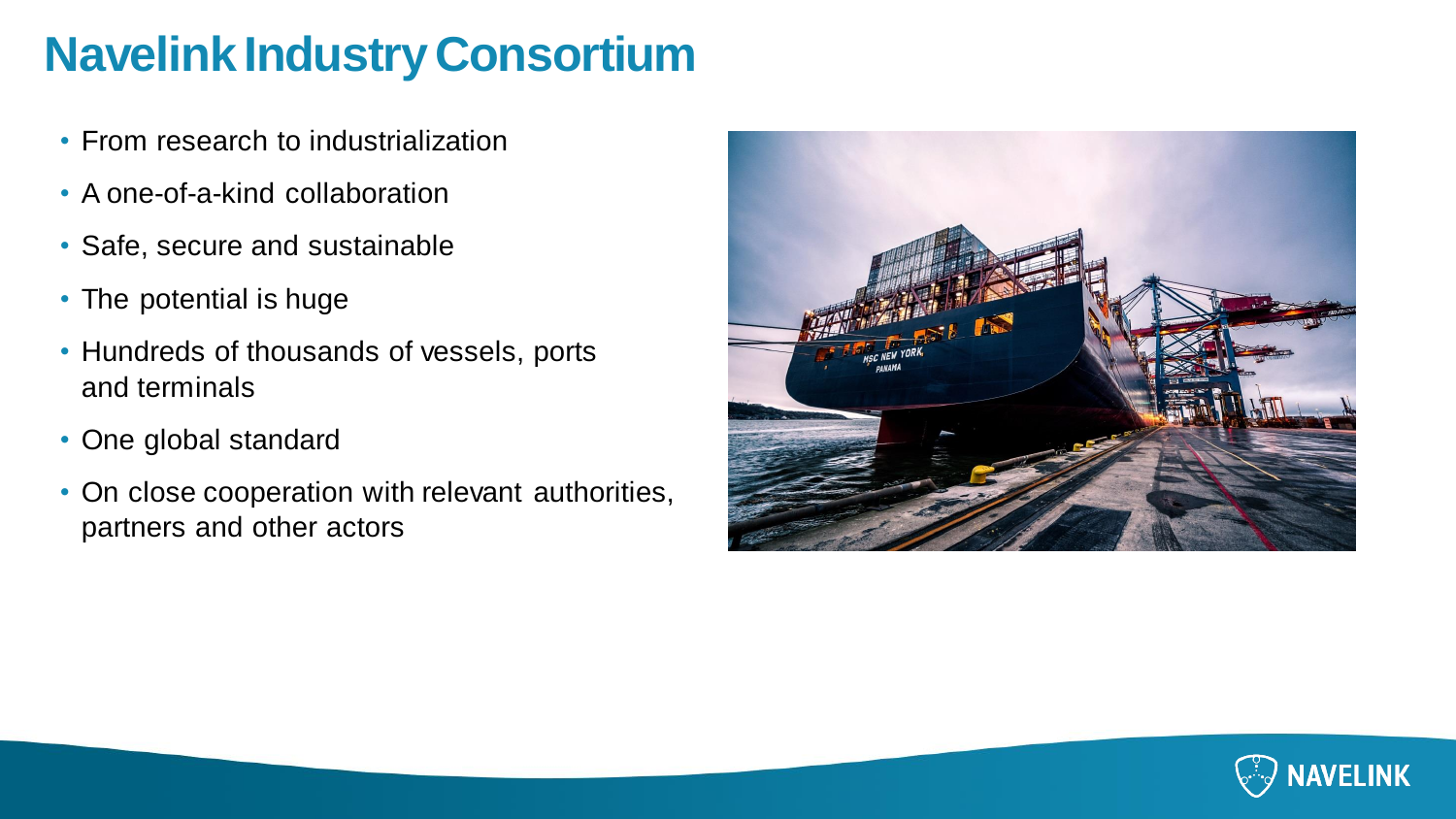# **Navelink Industry Consortium**

- Navelink is a newly formed sea traffic management industry consortium initiated by the industrial companies Kongsberg, Saab and Wärtsilä.
	- Ship owners and operators, as well as coastal and port authorities and their service providers can benefit from the open infrastructure we are establishing. The infrastructure enables interoperability of e-navigation services, which is something we are all heavily invested in..
		- *The consortium is now taking its first step towards industrialization with its first users, three EUprojects, where the Swedish Maritime Administration (SMA) is responsible for the infrastructure solution.*
	- The possibility to use a live and governed infrastructure, instead of a test bed established for the projects only, will improve the outcome of the projects, as the results are developed and tested in a live infrastructure undertaking real time interoperability.
- We are in the midst of making this project operative, and we are really looking forward to launching it.

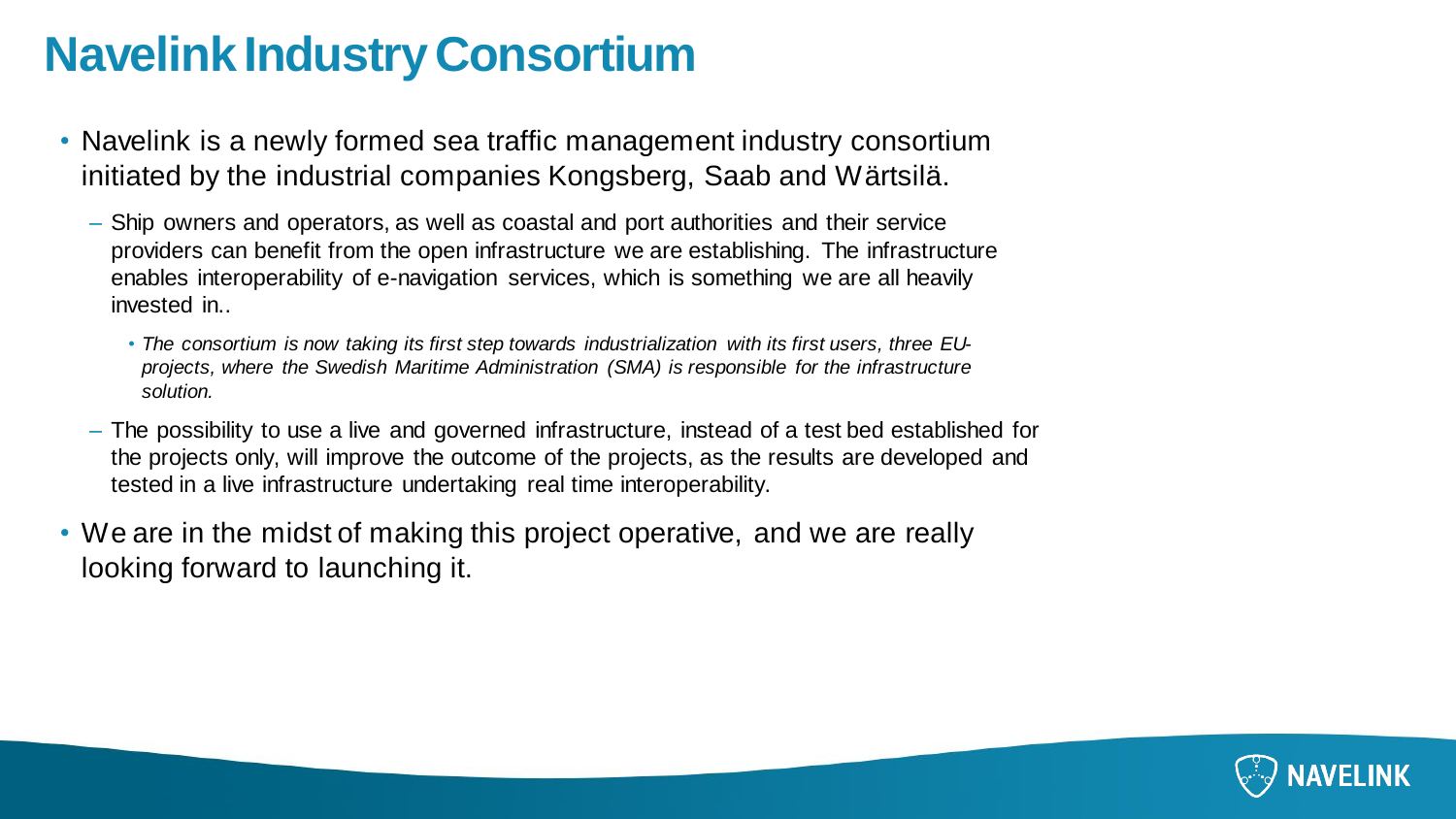# **HOW-TO Get Started**

Main page:<http://navelink.org/>

If You want assistance, please contact [info@navelink.org](mailto:info@navelink.org)

The **first step** is to download the **Enrolment level specification** and find what level of enrolment that fits Your organization.

### $\rightarrow$  <https://www.navelink.org/mdocuments-library>

When You join Navelink there will be an Agreement signed between Your organization and Navelink. Detailed information is found in folder **Contractual documents Service Agreement.**

Navelink is a non-profit organization which is self-sustained regarding its costs. Therefore there is a annual cost related to enrolment in Navelink. The cost for Your organization will depend on project relations and enrolment level selected.

When ready, **press Join** and fill in the form.

 $\rightarrow$  <https://www.navelink.org/enrolment-form/>

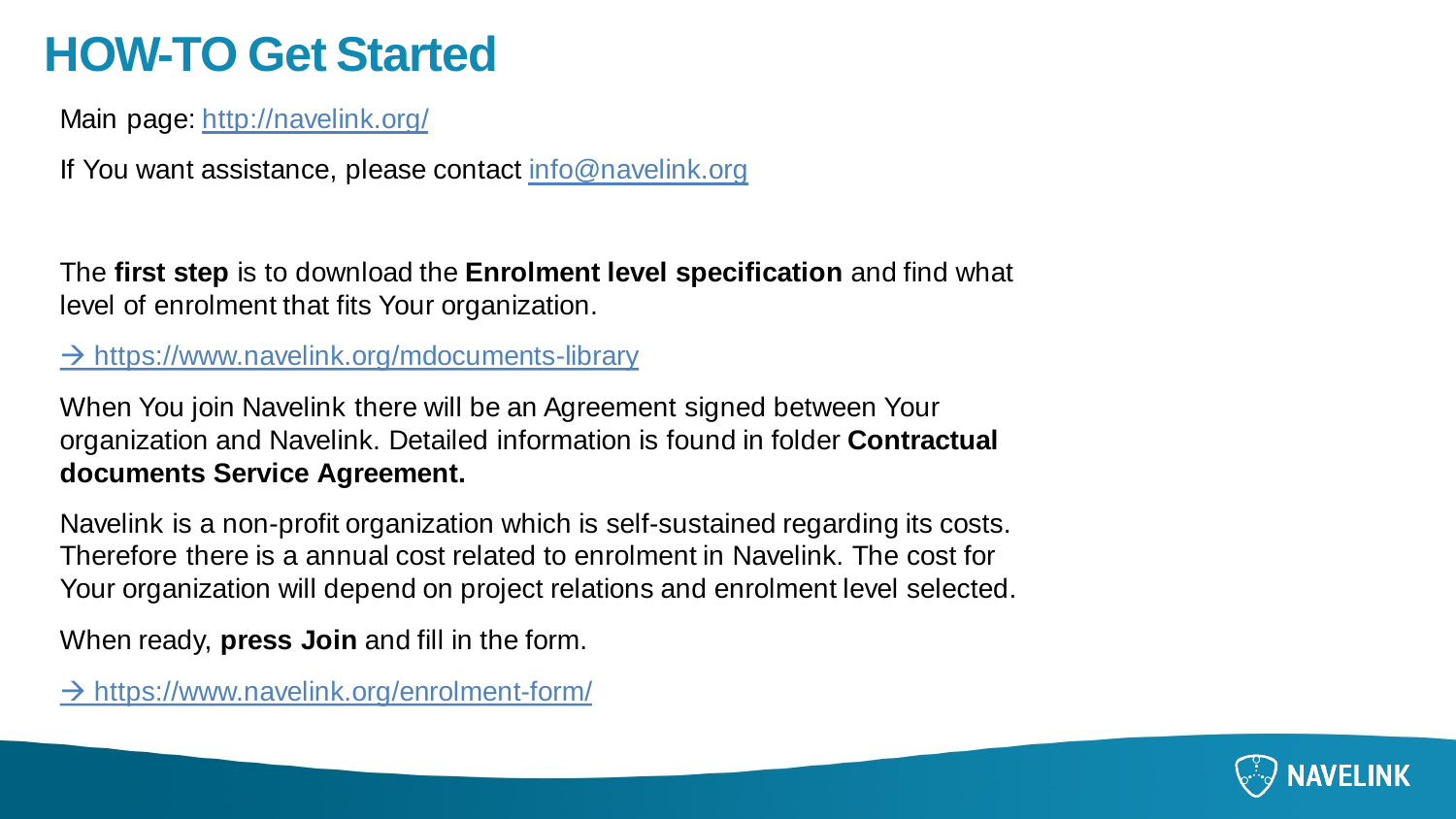### **Enrolment levels in short**

The level of enrolment need to be selected, but can be changed later if needed or wanted.

#### **Full operational enrolment**

Full operational enrolment is recommended for those organizations that intend to be operational service providers, service consumer and technical service producer. The enrolment gives access to both Identity and Service Registry in all environments as well as invitations to online forum meetings and all document library.

#### **Limited operational enrolment**

Limited operational enrolment is recommended for those organizations that intend to acts mainly as operational service provider and service consumer. The enrolment gives access to both Identity and Service Registry in TEST and OPERATIONAL environments as well as invitations to online forum meetings and all document library.

#### **Minimal operational enrolment**

Minimal operational enrolment is recommended for those organizations that only need identity and authentication functionality (PKI). The enrolment gives access only to Identity Registry in TEST and OPERATIONAL environment.

#### **Service development enrolment**

Service development enrolment is recommended for those organizations that intend to act only as technical service producers. The organization can act as technical service producer for full or limited operationally enrolled organizations. The enrolment gives access to both Identity and Service Registry in DEVELOPMENT and TEST environments as well as invitations to online forum meetings and document library.

#### **Consortium member**

As consortium member you are part of forming the future of the non-profit Navelink as a Governance Board member. The enrolment gives access to both Identity and Service Registry in all environments as well as invitations to online forum meetings, all document libraries, and all support and service approvals is included.

#### **Other enrolment**

If you have lead in a larger project representing several organizations or you represent a larger organization with need to register a larger amount of identities (such as ships), enrollment can be applied as "Other enrolment" where negotiations will be conducted in order to define your needs.

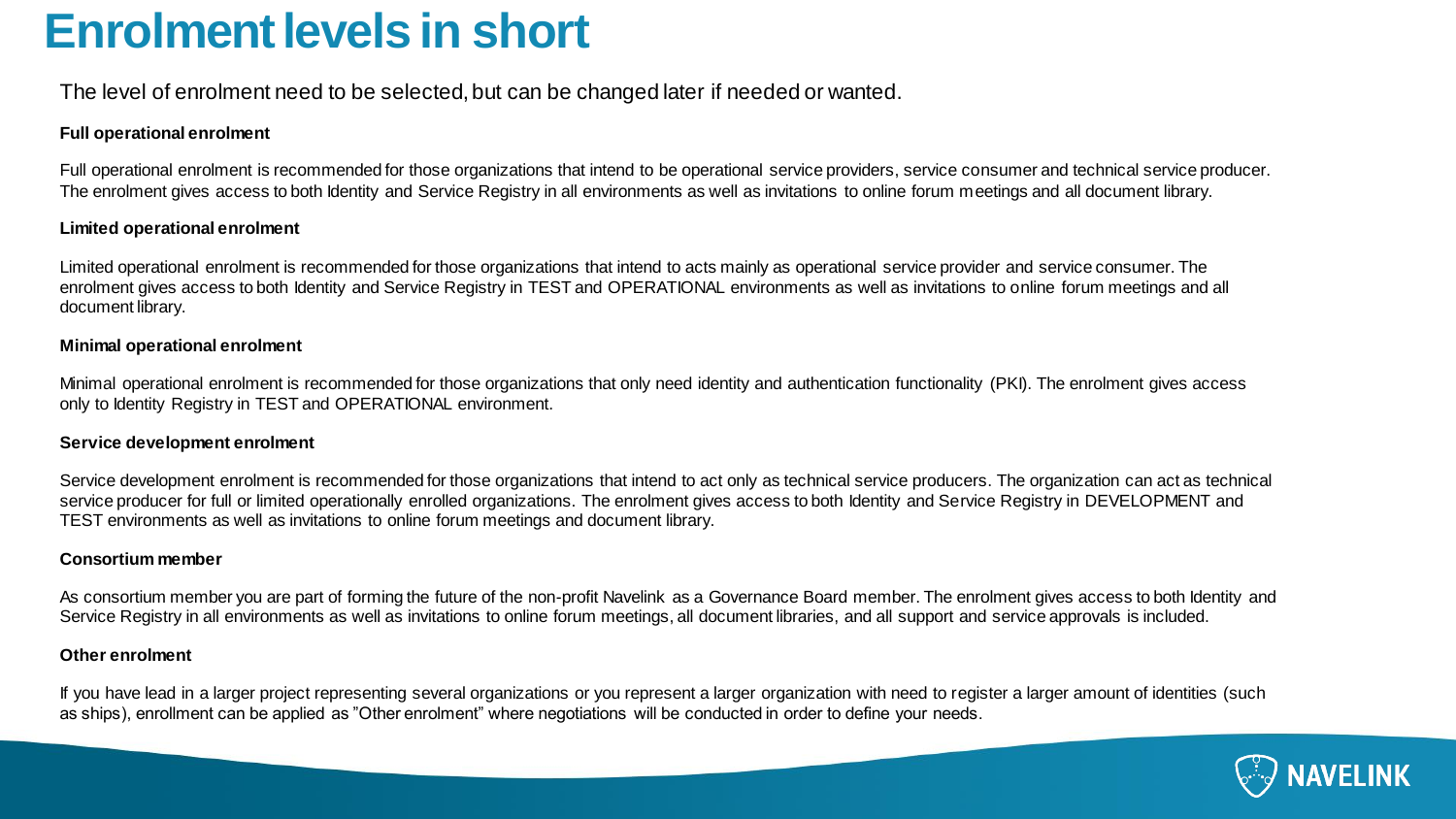# **Join Form guidelines**

See User Guide

<https://www.navelink.org/mdocuments-library>

Your organization's right to use the infrastructure provided by Navelink is subject to submitting accurate information in this form, Navelink's acceptance of your request to join followed by endorsement of a service agreement.

The enrolment form shall be renewed every twelve (12) months in order to sustain access to the inflastructure.

If you have any guestions or problems please contact our Frontdesk, by e-mail to info@navelink.org or by phone to +46.10.21.70.299.

#### Form of participation:

| Enrolment level: *                               |   |
|--------------------------------------------------|---|
| Chocas layed of enrolment                        | M |
| Project based affiliation:                       |   |
| BairSafe                                         |   |
| EfficientFlow                                    |   |
| □ Real Time Ferries                              |   |
| No. of identities for development environment: * |   |
| 1-10 (Included)                                  | v |
| No. of identities for test environment: "        |   |
| 1-10 (Included)                                  | M |
| No. of identities for operational environment: " |   |
| 1-10 (Included)                                  | M |

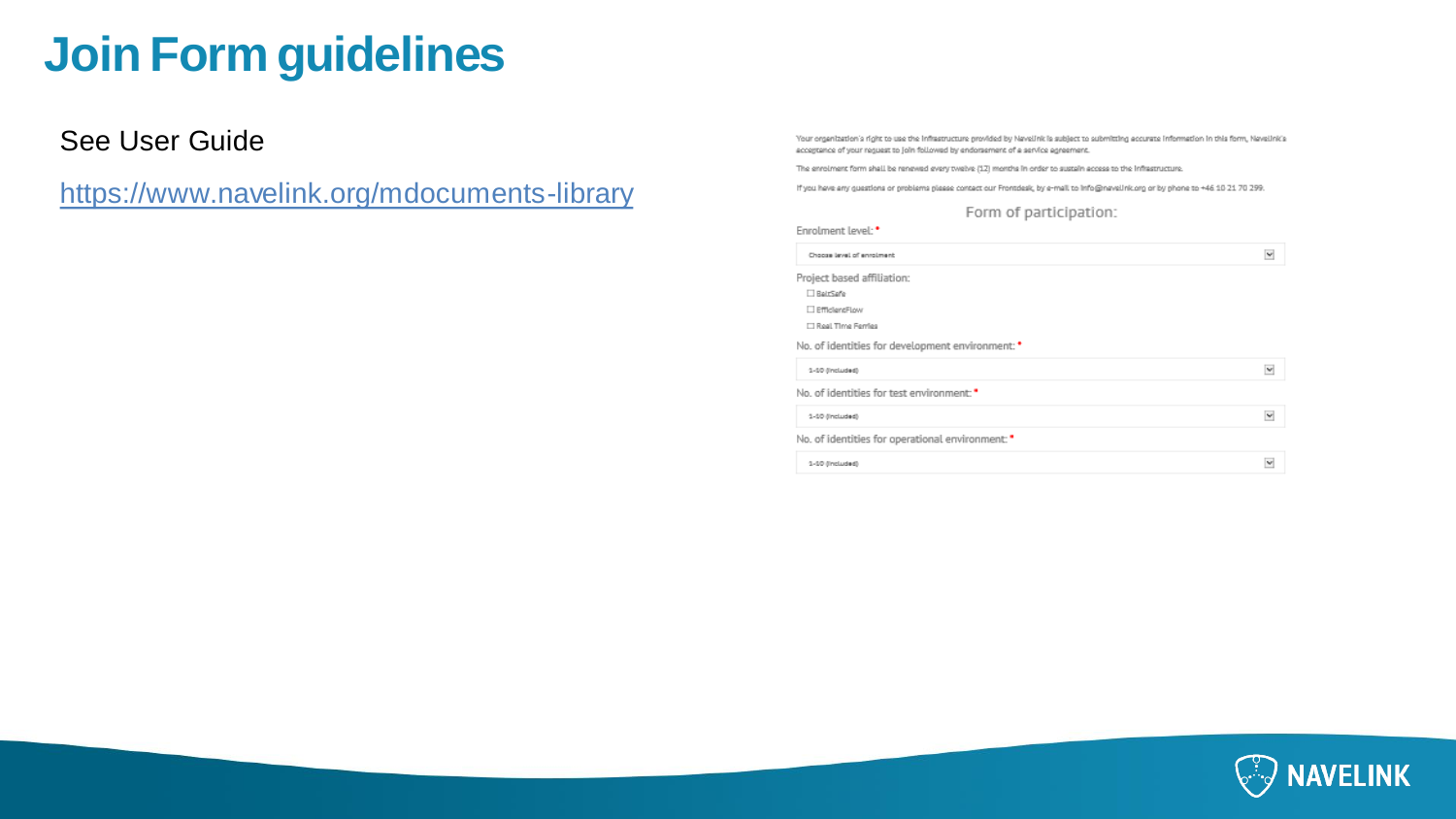### **Enrolment procedure**

#### → <https://www.navelink.org/mdocuments-library>

When the Join Form is received by Navelink, the vetting procedure on Your organization starts. The vetting procedure aims to verify Your organization to a level of certainty to provide Your organization a unique identity and access to Navelink platform.

When vetted, Navelink will send an Agreement proposal for Your organization to read, and when agree, **sign and return**.

When a Signed Agreement is received by Navelink, **Your account is created and returned to you** for further registration of entities in the Navelink platform.

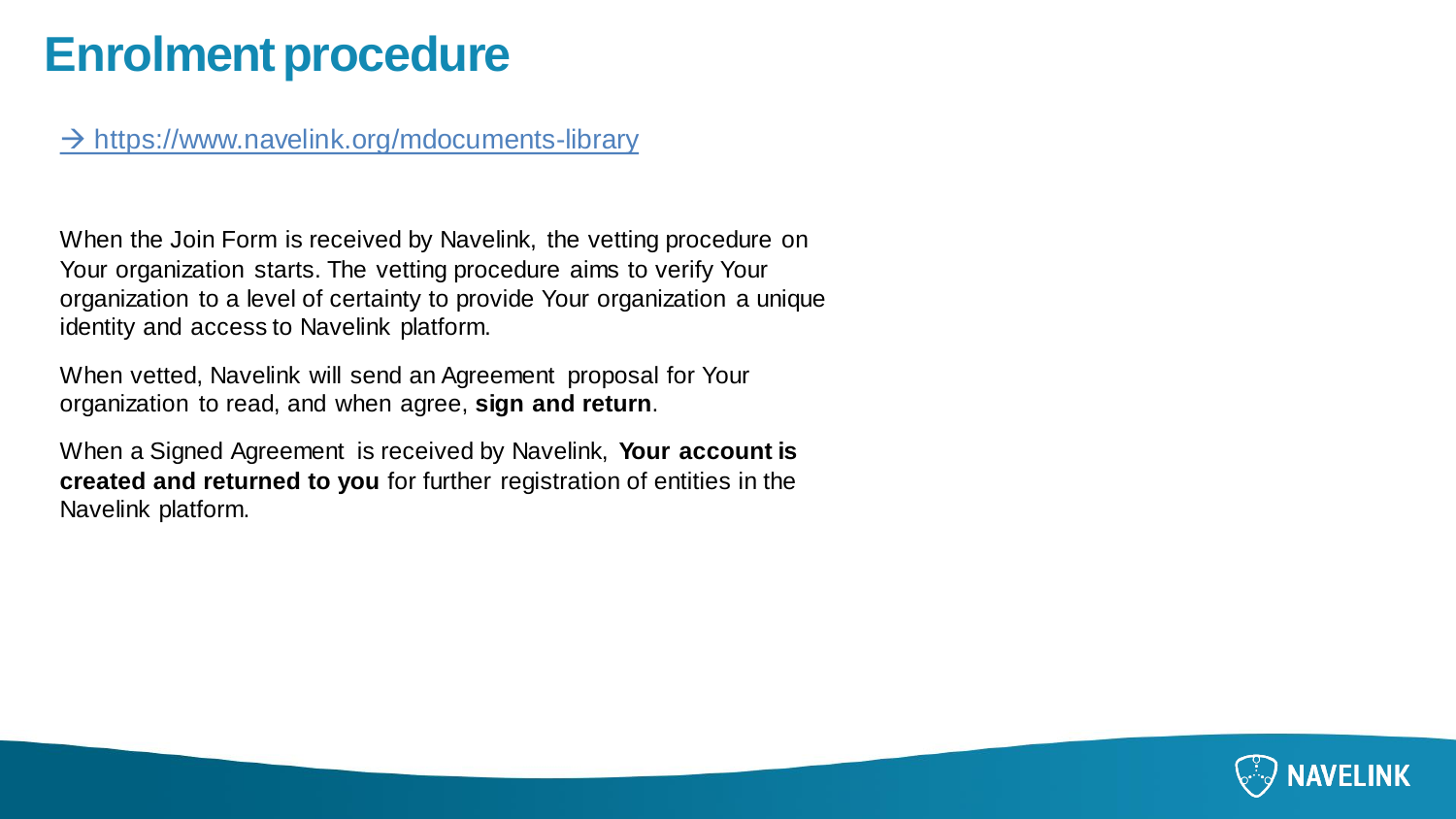# **HOW-TO Get started for Developers**

Main page: navelink.org

#### Three environments is available for You

- NLP Management Portal OPERATIONAL <https://management.navelink.org>
- NLP Management Portal TEST <https://management.test.navelink.org>
- NLP Management Portal DEV <https://management.dev.navelink.org>

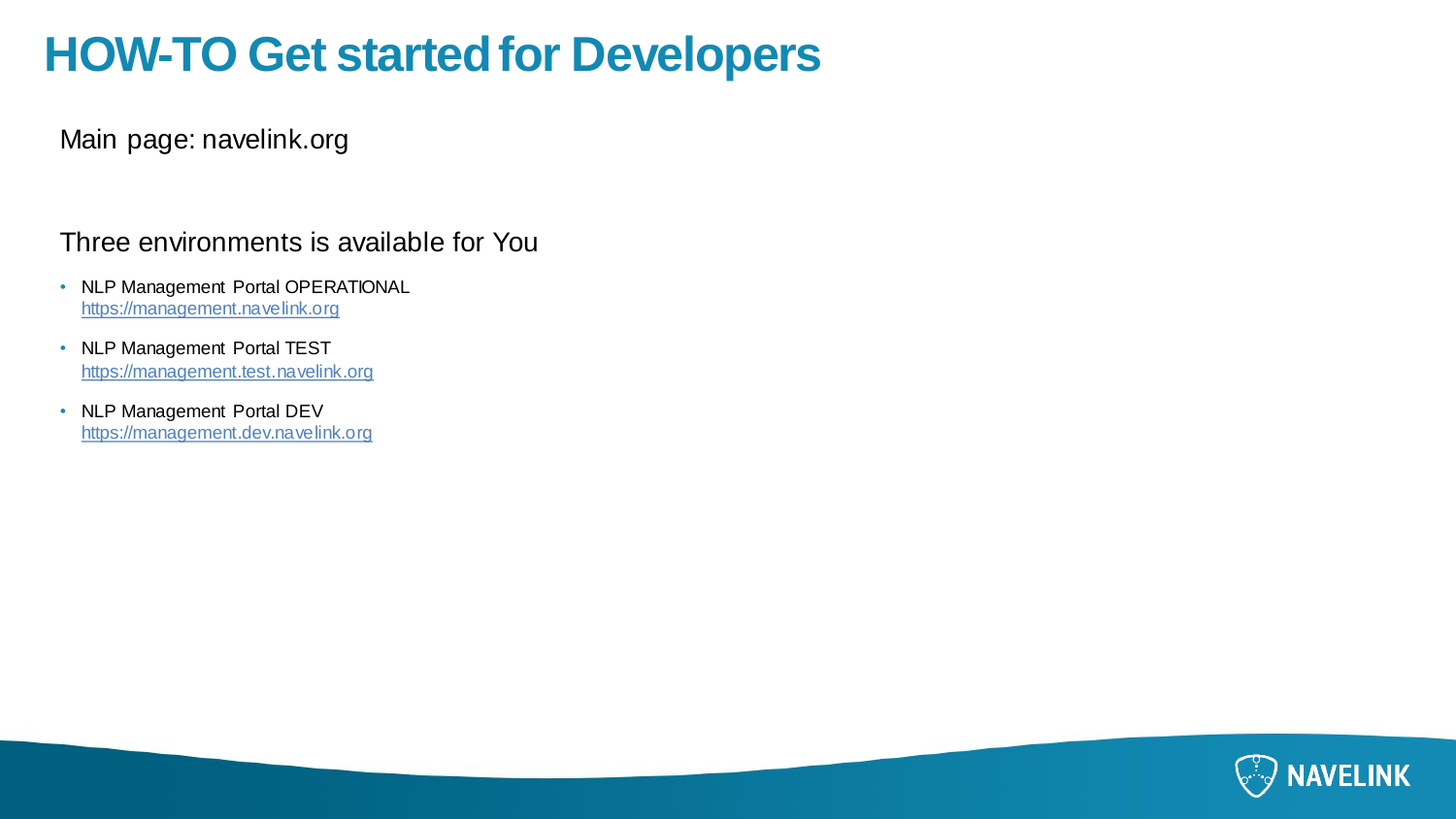# **URLs to NavelinkDEV environment**

### Navelink DEV (corresponds to MCP TEST)

#### Web Portal <https://management.dev.navelink.org/> Identity Registry API usingOpenID Connect <https://api.dev.navelink.org/oidc/api/> Identity Registry API doc. for certificates <https://api-x509.dev.navelink.org/v3/api-docs> Identity Registry API using certificates <https://api-x509.dev.navelink.org/x509/api/> Identity Registry API doc. for OpenID connect

<https://api.dev.navelink.org/v3/api-docs>

Service Registry API <https://serviceregistry.dev.navelink.org/api/>

Service Registry API documentation

<https://serviceregistry.dev.navelink.org/v3/api-docs>

Service Registry API documentation (Swagger UI) <https://serviceregistry.dev.navelink.org>

**Public Root Certificate** PEM format för Linux/Curl <https://api.dev.navelink.org/trust-chain.pem>

Java Keystore format (password är "changeit") <https://api.dev.navelink.org/trust-chain.jks>

Zip-fil med .cer filer för enkel import i Windows Certificate Store <https://api.dev.navelink.org/trust-chain.zip>





#### NAVELINK DEV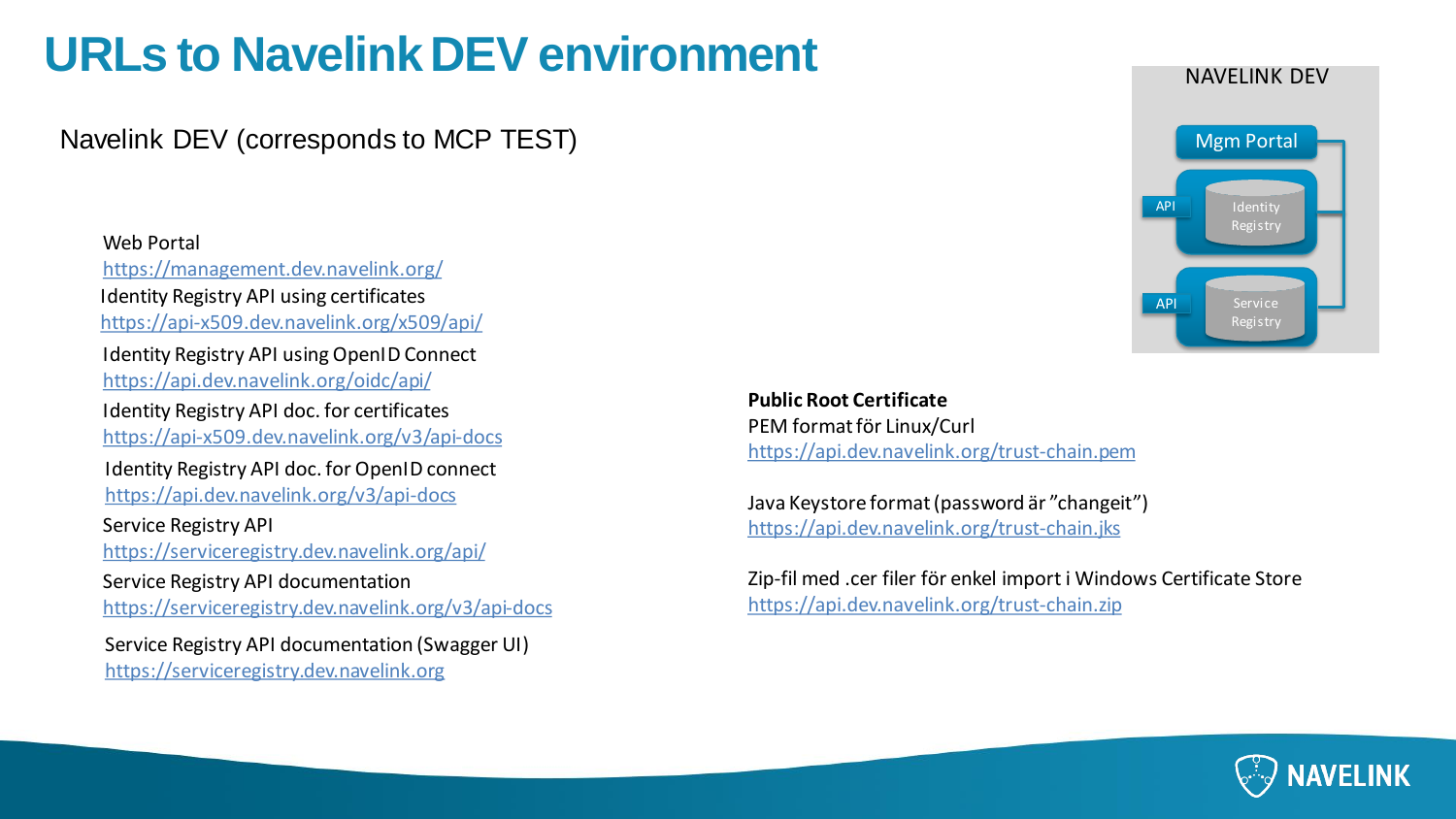# **URLs to NavelinkTEST environment**

TEST & VERIFICATION (corresponds to MCP STAGING)

Web Portal <https://management.test.navelink.org/> Service Registry API <https://serviceregistry.test.navelink.org/api/> Identity Registry API usingOpenID Connect <https://api.test.navelink.org/oidc/api/> Identity Registry API doc. for certificates <https://api-x509.test.navelink.org/v3/api-docs> Service Registry API documentation <https://serviceregistry.test.navelink.org/v3/api-docs> Identity Registry API using certificates <https://api-x509.test.navelink.org/x509/api/> Identity Registry API doc. for OpenID connect <https://api.test.navelink.org/v3/api-docs> Service Registry API documentation (Swagger UI) <https://serviceregistry.dev.navelink.org>

NAVELINK **TEST** API Service Registry API Identity Registry Mgm Portal

**Public Root Certificate** PEM format för Linux/Curl <https://api.test.navelink.org/trust-chain.pem>

Java Keystore format (password är "changeit") <https://api.test.navelink.org/trust-chain.jks>

Zip-fil med .cer filer för enkel import i Windows Certificate Store <https://api.test.navelink.org/trust-chain.zip>

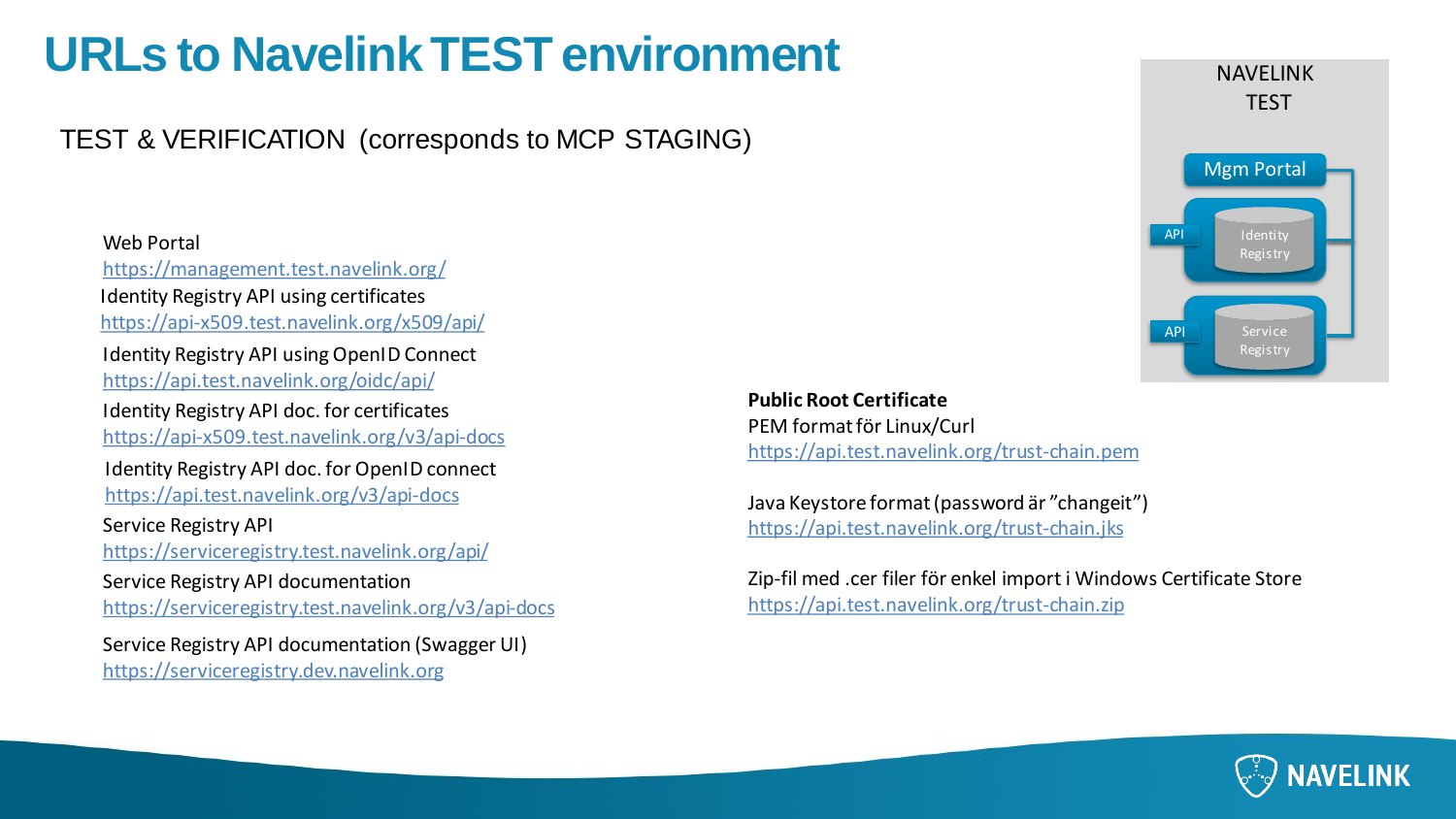# **URLs to NavelinkOPERATIONAL (OPS) environment**

### OPERATIONAL (corresponds to MCP PRODUCTION)

web Portal and Mgm Portal Mgm Portal Mgm Portal Mgm Portal Mgm Portal Mgm Portal Mgm Portal Mgm Portal Mgm Portal Mgm Portal Mgm Portal Mgm Portal Mgm Portal Mgm Portal Mgm Portal Mgm Portal Mgm Portal Mgm Portal Mgm Porta <https://management.navelink.org/> Service Registry API <https://serviceregistry.navelink.org/api/> Identity Registry API usingOpenID Connect <https://api.navelink.org/oidc/api/> Identity Registry API doc. for certificates <https://api-x509.navelink.org/v3/api-docs> Service Registry API documentation <https://serviceregistry.navelink.org/v2/api-docs> Identity Registry API using certificates <https://api-x509.navelink.org/x509/api/> Identity Registry API doc. for OpenID connect <https://api.navelink.org/v3/api-docs>

**Public Root Certificate** PEM format för Linux/Curl <https://api.navelink.org/trust-chain.pem>

Java Keystore format (password är "changeit") <https://api.navelink.org/trust-chain.jks>

Zip-fil med .cer filer för enkel import i Windows Certificate Store <https://api.navelink.org/trust-chain.zip>



NAVELINK **OPERATIONAL**